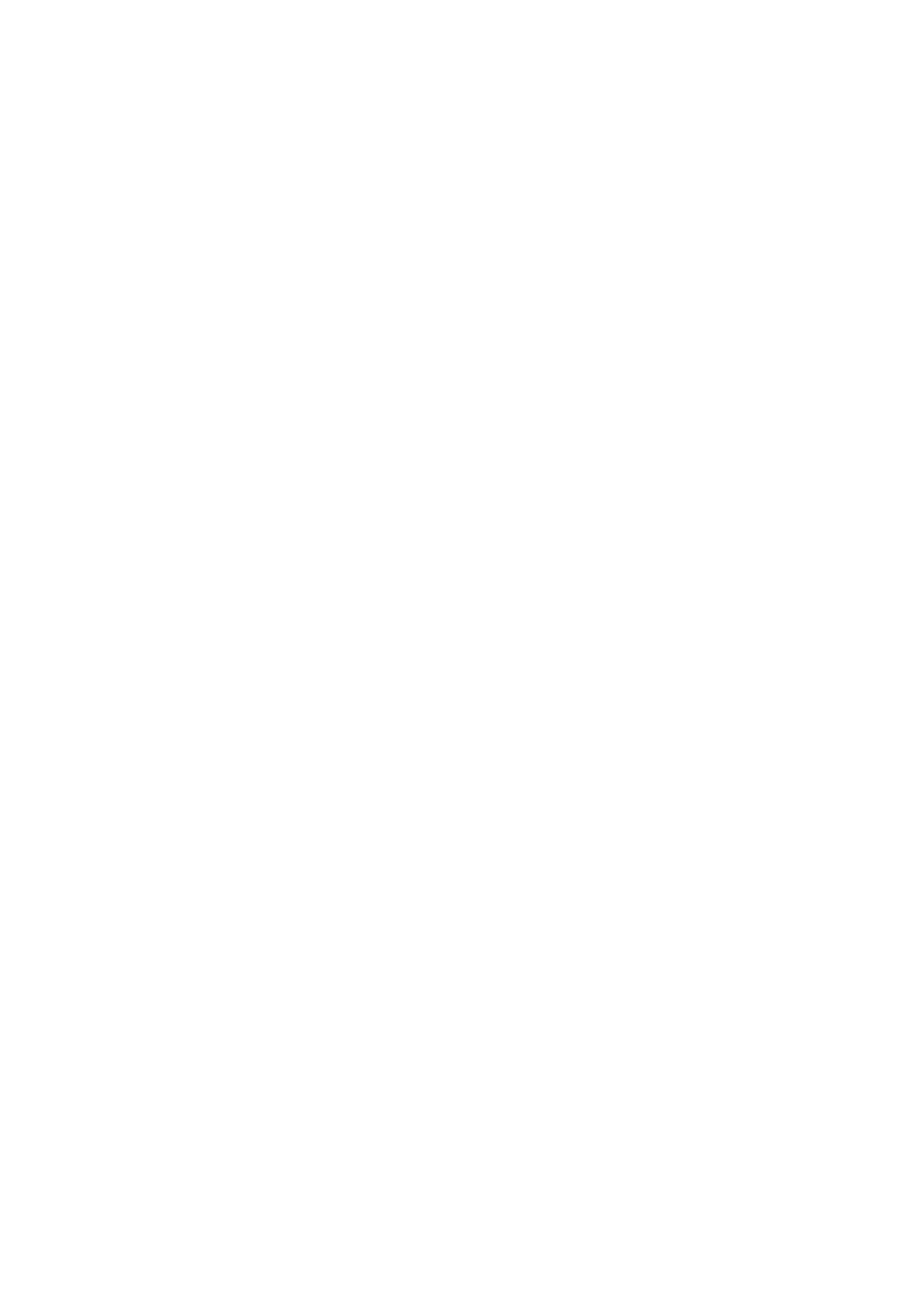# **Report on Budgetary Issues 2011**

- 1. This report has been prepared by the CMS/ASCOBANS Secretariat, using information provided by the United Nations Office in Nairobi (UNON). It is an update with respect to the mid-term report sent to Parties in September 2011.
- 2. The report contains figures as recorded in the book-keeping system on 31 January 2012 and may still be subject to changes, mainly in relation to variations in the exchange rate between Euro and USD. All figures are rounded to the next full Euro.
- 3. This document is divided into three sections, as follows:
	- a) Section 1 reports on income in the period 1 January to 31 December 2011 to the General Trust Fund for the Agreement on the Conservation of Small Cetaceans of the Baltic and North Seas (BA Trust Fund)
	- b) Section 2 reports on expenditure and commitments by 31 December 2011 under the 2011 budget (BA Trust fund)
	- c) Section 3 reports on income in the period 1 January to 31 December 2011 to the fund for Voluntary Earmarked Contributions in support of the ASCOBANS Secretariat (XV Fund), as well as on expenditure and commitments by 31 December 2011.

## **SECTION 1 – Income to the General Trust Fund**

4. Table 1 below shows contributions to the General Trust Fund for the Agreement on the Conservation of Small Cetaceans of the Baltic and North Seas (ASCOBANS) (BA) as at 31 December 2011.

| <b>Country</b>     | Pledges for 2011 | <b>Contributions</b><br>received for 2011 | <b>Outstanding Amount</b><br>at 31 December 2011 |  |
|--------------------|------------------|-------------------------------------------|--------------------------------------------------|--|
|                    | <b>EUR</b>       | <b>EUR</b>                                | <b>EUR</b>                                       |  |
| Belgium            | 13,857           | 13,857                                    | O                                                |  |
| Denmark            | 9,292            | 9,292                                     | 0                                                |  |
| Finland            | 7,092            | 7,092                                     | 0                                                |  |
| France             | 36,974           | 36,974                                    | 0                                                |  |
| Germany            | 36,974           | 36,974                                    | 0                                                |  |
| Lithuania          | 390              | 390                                       | 0                                                |  |
| <b>Netherlands</b> | 23,551           | 23,551                                    | 0                                                |  |
| Poland             | 6,300            | 6,300                                     | 0                                                |  |
| Sweden             | 13,467           | 13,467                                    | 0                                                |  |
| United Kingdom     | 36,974           | 36,974                                    | 0                                                |  |
| <b>Total</b>       | 184,871          | 184,871                                   | O                                                |  |

## **Table 1 – Income**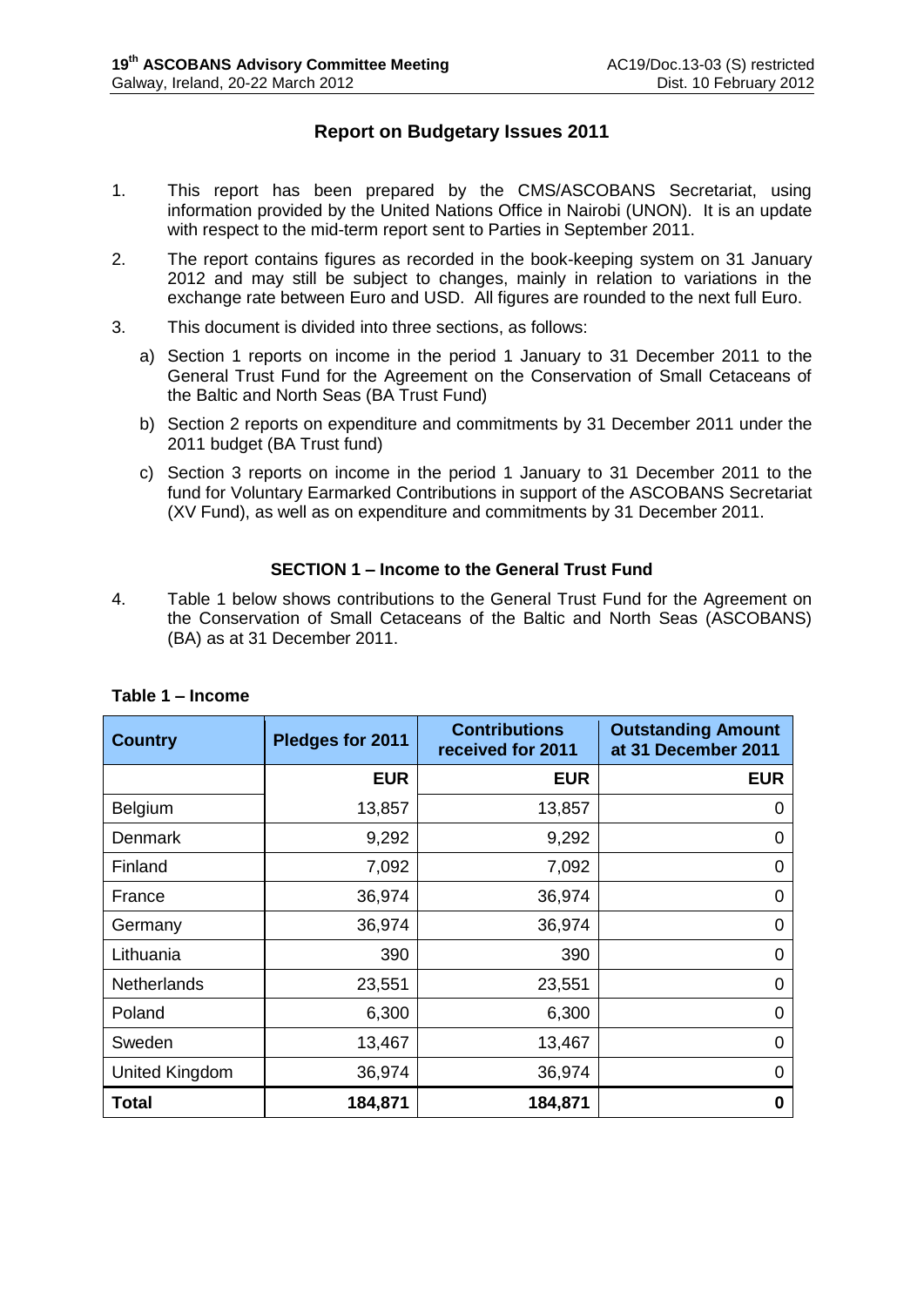### **SECTION 2 – Expenditure and Commitments of the General Trust Fund**

- 5. At the 18<sup>th</sup> Meeting of Advisory Committee the Secretariat had informed Parties about a problem with the ASCOBANS Trust Fund balance, caused by the method which UNON/UNEP had been using to compute and apportion exchange rate fluctuations. As a result, only part of the fund balance for the year 2010 was available for rephasal (for details please refer to paragraphs 128-133 of the AC18 Report).
- 6. Upon repeated intervention by the Secretariats of the CMS Family in Bonn, this problem has been solved and the Trust Fund balance is back to the expected level. Accordingly, a rephasal of the entire fund balance for 2010, which amounts to USD 119,648 (approx. € 90,334), has been possible. Details on the rephasal are included in the annotations to the table below.
- 7. UNON/UNEP has also changed the method applied for computing and apportioning exchange rate fluctuations on the UNEP Euro account to avoid similar problems in future.
- 8. Table 2 below shows the approved budget<sup>1</sup> for 2011 and the status of expenditures on the General Trust Fund for the Agreement on the Conservation of Small Cetaceans of the Baltic and North Seas (ASCOBANS) (BA) as recorded in our internal bookkeeping system at 31 December 2011. A total amount of € 203,451 was spent or obligated.
- 9. The balance of the General Trust Fund at the end of 2011 has not yet been certified by the Accounts Section, Budget and Financial Management Service of the United Nations Offices in Nairobi (UNON). According to the records indicated above, an unspent balance of approx. 50,487 Euro (62,473 USD) should be available for rephasal from the 2011 budgetary year. Positive balances of some budget lines have already been allocated to the same or specific other budget lines in 2012. Details are contained in the annotations to the table below.
	- 10. In total, approximately € 46,753 should be available for rephasal to budget line 2201 "Conservation Projects" of the 2012 budget if Parties so wish.

1

 $1$  The approved budget consists of the allotment granted in Resolution 6.5 on Financial, Budgetary and Administrative Matters 2010-2012 and the rephasal of the 2010 fund balance into the 2011 budget, as decided by the 18th Advisory Committee Meeting.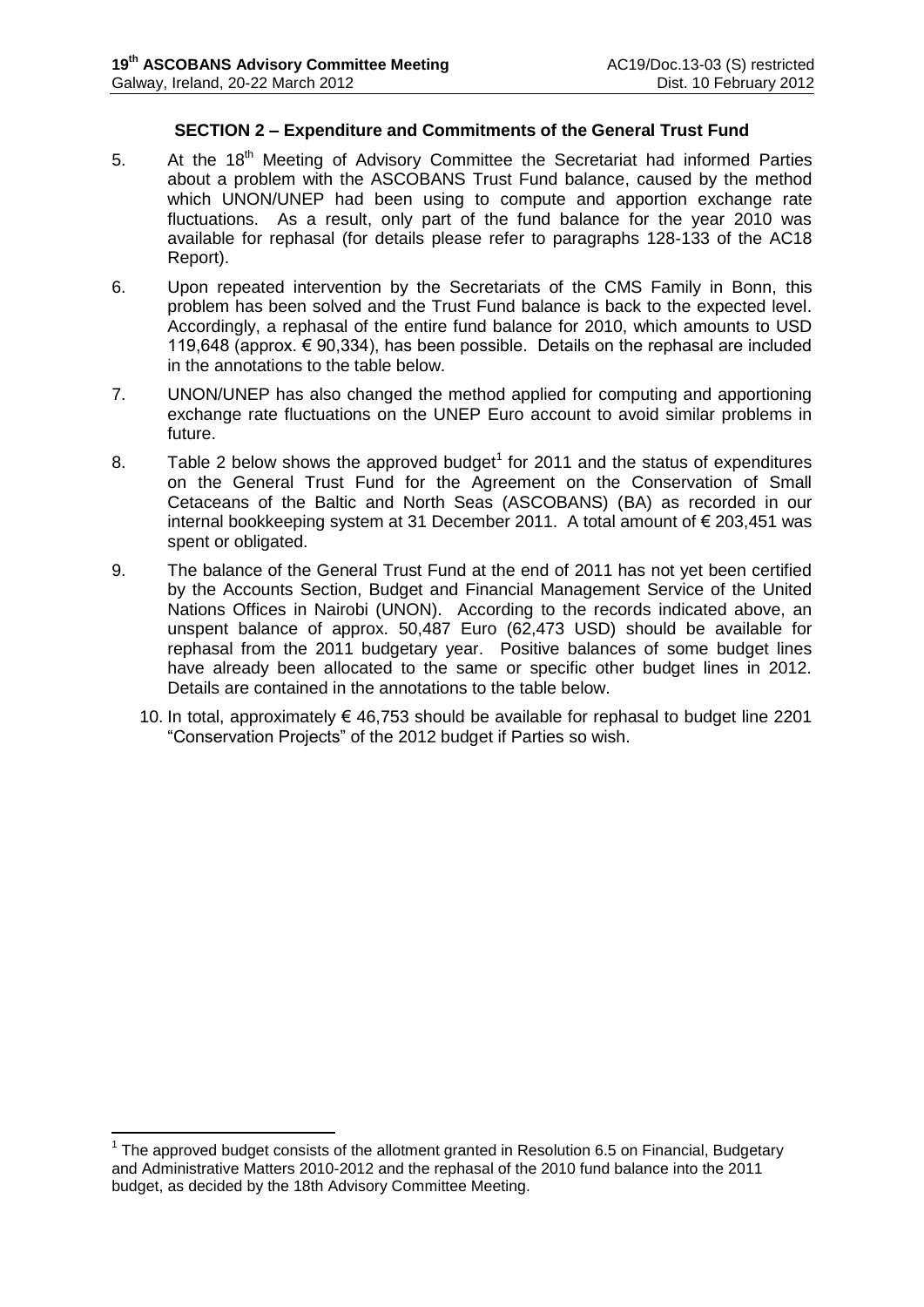### **Table 2 – Expenditures and Balance**

| <b>BL</b> | <b>Budget Item</b>                                                        | <b>Approved</b><br>budget for<br>2011 in EURO | <b>Status of</b><br>expenditure as at<br>30 June 2011 in<br>EURO <sup>2</sup> | <b>Available</b><br>balance as at<br>30 June 2011 in<br><b>EURO</b> |
|-----------|---------------------------------------------------------------------------|-----------------------------------------------|-------------------------------------------------------------------------------|---------------------------------------------------------------------|
|           | 1101 Executive Secretary (D1); 3%                                         | 5,368                                         | $4,906^3$                                                                     | 462                                                                 |
|           | CMS Professional Staff (P4),<br>1102 15% (ASCOBANS Senior<br>Advisor)     | 19,976                                        | $21,426^4$                                                                    | $-1,450$                                                            |
| 1103      | <b>Associate Coordination Officer</b><br>(P2), 75%                        | 62,424                                        | $51,920^5$                                                                    | 10,504                                                              |
| 1220      | <b>Professional Consultancies</b><br>and fractional CMS Staff time        | $17,671^6$                                    | $16,065^7$                                                                    | 1,606                                                               |
|           | <b>General Services:</b><br>1301 Administrative Assistant (GS-<br>5), 50% | 38,588                                        | 25,444                                                                        | 13,144                                                              |
|           | 1601 Travel Secretariat Staff                                             | 4,501                                         | 2,711                                                                         | $1,790^{8}$                                                         |
| 1602      | <b>Experts on Mission</b>                                                 | 1,545                                         | $1,433^9$                                                                     | 112                                                                 |
| 1999      | <b>Personnel Subtotal</b>                                                 | 150,073                                       | 123,905                                                                       | 26,168                                                              |
| 2201      | <b>Conservation Projects</b>                                              | 82,09510                                      | 63,295                                                                        | 18,800                                                              |
| 2999      | <b>Subprojects Subtotal</b>                                               | 82,095                                        | 63,295                                                                        | 18,800                                                              |
| 3302      | Meeting of the Advisory<br>Committee                                      | 3,090                                         | 3,389                                                                         | $-299$                                                              |
|           | 3999 Meetings Subtotal                                                    | 3,090                                         | 3,389                                                                         | $-299$                                                              |
| 4101      | Miscellaneous Office Supplies                                             | 776                                           | 829                                                                           | $-53$                                                               |
| 4201      | <b>Office Equipment</b>                                                   | $1,304^{11}$                                  | 982                                                                           | $322^{12}$                                                          |
| 4999      | <b>Equipment and Premises</b><br><b>Subtotal</b>                          | 2,080                                         | 1,811                                                                         | 269                                                                 |

 2 Estimated expenditure amount in Euro. Conversion rate used is 0.7154, the average UN exchange rate for the year 2011.

<sup>&</sup>lt;sup>3</sup> Cost sharing: 3% were reimbursed to CMS.

<sup>4</sup> Cost sharing: 15% were reimbursed to CMS.

<sup>5</sup> Cost sharing: 25% were reimbursed from the CMS budget.

 $^6$  The allotment on this line was increased by  $\epsilon$  9,431 from the 2010 fund balance in order to cover 6 months of the contract of the North Sea Plan Coordinator in line with the decision of AC18.

<sup>7</sup> Consultancies: P. Evans/Ship Strikes Risk Map; A. Galatius/Expert JG7; R. Vagg/JG7 Report Writing; G. Desportes/North Sea Plan Coordination. Reimbursement of CMS staff time.

<sup>&</sup>lt;sup>8</sup> The balance on this line was rephased to line 3302 (Advisory Committee) to make up for the shortfall in 2012.

 $<sup>9</sup>$  R. Leaper and T. Folegot to AC18.</sup>

<sup>10.</sup> Leaper and 1.1 biogot is  $10 \times 10^{-10}$ .<br><sup>10</sup> The allotment in this line was increased by  $\epsilon$  80,504 from the 2010 fund balance.

<sup>&</sup>lt;sup>11</sup> The allotment in this line was increased by € 399 from the savings in the same line in 2010.

<sup>&</sup>lt;sup>12</sup> The balance on this line was rephased to the same line for 2012 in order to cover purchase of a new laptop and docking station for the Coordinator.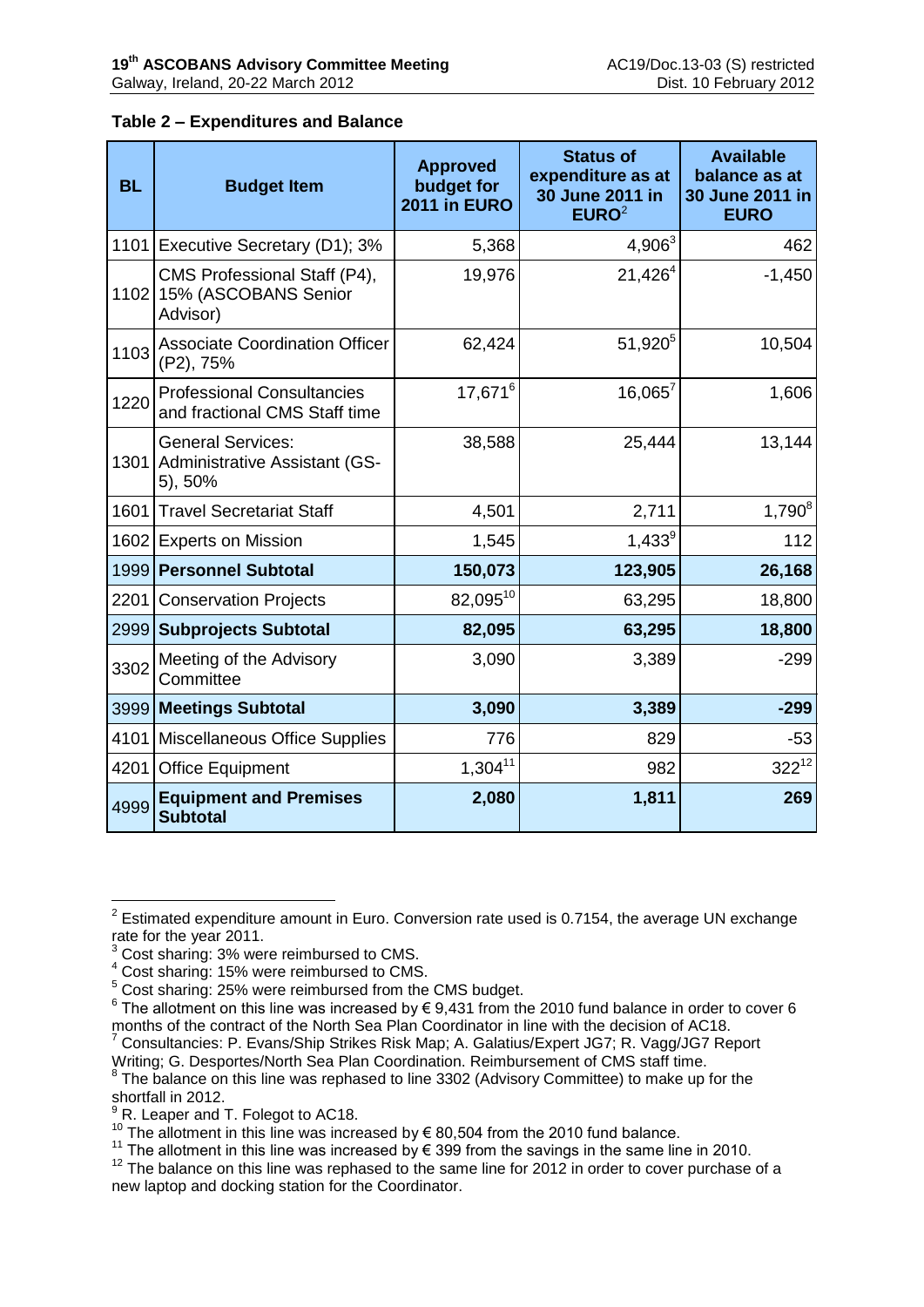| <b>BL</b> | <b>Budget Item</b>                                         | <b>Approved</b><br>budget for<br>2011 in EURO | <b>Status of</b><br>expenditure as at<br>30 June 2011 in<br>EURO <sup>2</sup> | <b>Available</b><br>balance as at<br>30 June 2011 in<br><b>EURO</b> |
|-----------|------------------------------------------------------------|-----------------------------------------------|-------------------------------------------------------------------------------|---------------------------------------------------------------------|
| 5101      | Operation/Maintenance<br>computers                         | 554                                           | 0                                                                             | $554^{13}$                                                          |
| 5102      | <b>IT Services</b>                                         | 10,000                                        | 6,796                                                                         | 3,204                                                               |
| 5103      | Operation/Maintenance of<br>printers                       | 221                                           | $221^{14}$                                                                    | 0                                                                   |
| 5201      | <b>Information Material/Outreach</b><br>and Education Work | 1,500                                         | 962                                                                           | 538                                                                 |
| 5202      | <b>Reference Material</b>                                  | 110                                           | 107                                                                           | 3                                                                   |
| 5203      | Website Maintenance and<br>Development                     | 2,060                                         | 2,478 <sup>15</sup>                                                           | $-418$                                                              |
| 5301      | Telephone and Fax                                          | 609                                           | $9^{16}$                                                                      | 600                                                                 |
| 5302      | Postage and Miscellaneous                                  | 1,545                                         | 477                                                                           | $1,068^{17}$                                                        |
| 5999      | <b>Miscellaneous Costs</b><br><b>Subtotal</b>              | 16,599                                        | 11,050                                                                        | 5,549                                                               |
|           | <b>SUBTOTAL</b>                                            | 253,937                                       | 203,450                                                                       | 50,487                                                              |
| 6000      | <b>Programme Support Cost</b><br>(PSC), 13%                | 33,012                                        | 26,449                                                                        | 6,563                                                               |
|           | <b>GRAND TOTAL</b>                                         | 286,949                                       | 229,899                                                                       | 57,050                                                              |

<u>.</u>

<sup>&</sup>lt;sup>13</sup> Decisions on software purchases had to be delayed until January 2012 when new computer equipment was in place. Accordingly, the balance on this line was rephased to the same line in 2012.

<sup>&</sup>lt;sup>14</sup> Cost sharing with CMS.

<sup>&</sup>lt;sup>15</sup> High costs incurred by finalization of new website; fees to website company, instalment costs with provider etc.

A credit of € 625 was offset against the charges on this budget line, hence reducing the expenditure.

 $17$  The balance on this line was rephased to line 3302 (Advisory Committee) to make up for the shortfall in 2012.